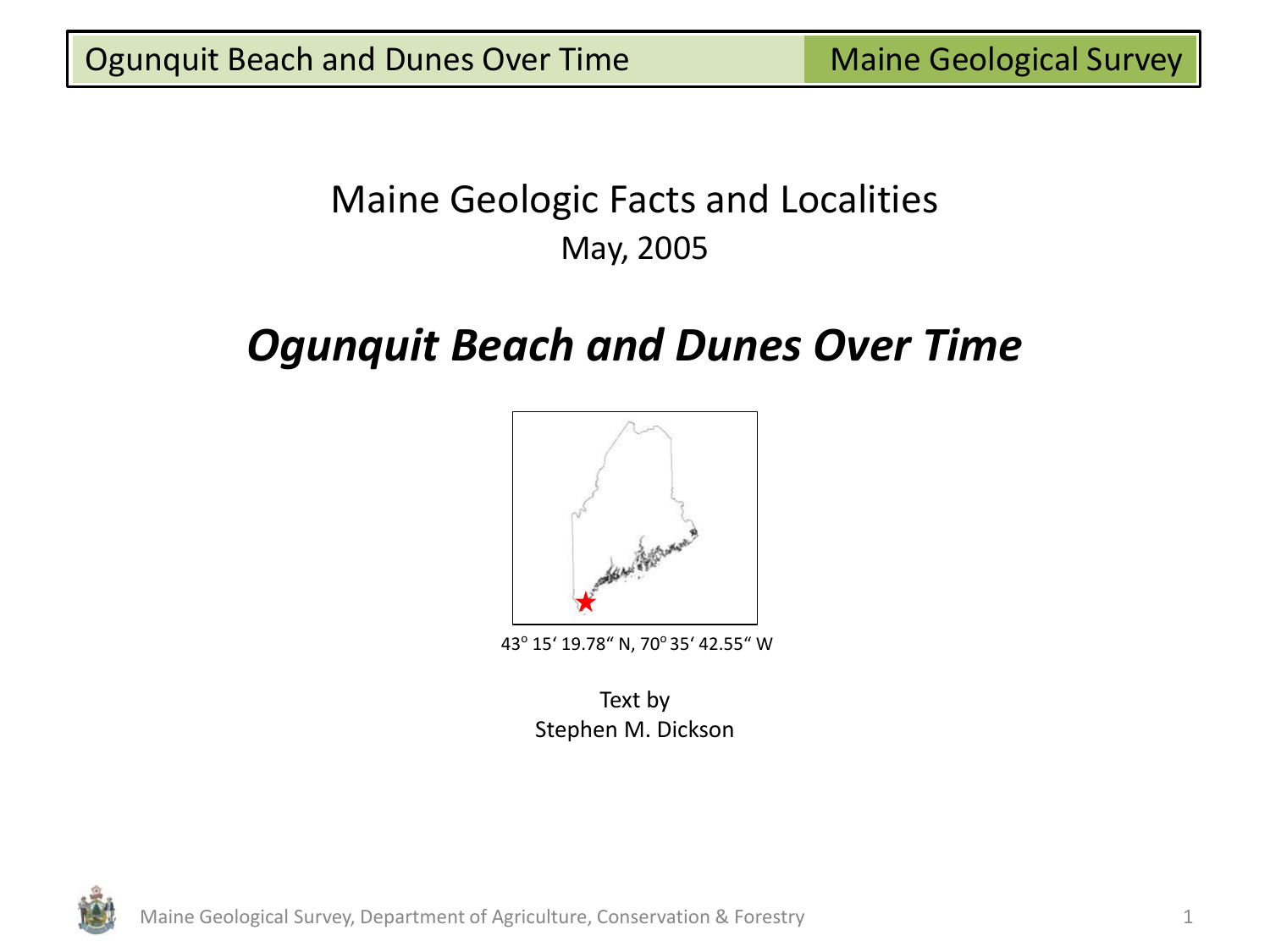#### Introduction

Since Colonial settlement, the beaches and dunes of Ogunquit have been subject to intense use by wildlife, people, and domesticated animals. The beach is backed by coastal sand dunes which, in turn, protect a back-barrier salt marsh from ocean surf. Colonists used the beach as a "highway" for livestock and the marshes were coveted for salt hay. In the 1750's protecting the marsh was as important as it is today.

King George II of England issued a statement in 1757 that recognized that livestock could overgraze and trample the sensitive dune vegetation to the extent that ocean waves could wash beach sand across the dunes and into the salt marsh. In order to protect the marsh, he proclaimed that colonists could not drive cattle or horses along the beach and were to be kept out of the dunes [\(1757](http://www.maine.gov/dacf/mgs/explore/marine/sites/may05-1.pdf) [records](http://www.maine.gov/dacf/mgs/explore/marine/sites/may05-1.pdf) [of](http://www.maine.gov/dacf/mgs/explore/marine/sites/may05-1.pdf) [King](http://www.maine.gov/dacf/mgs/explore/marine/sites/may05-1.pdf) [George](http://www.maine.gov/dacf/mgs/explore/marine/sites/may05-1.pdf) [II](http://www.maine.gov/dacf/mgs/explore/marine/sites/may05-1.pdf) courtesy of Dorothy R. James, Ogunquit, October 30, 1979, 397kb, pdf format).

Penalties were set for people driving or grazing livestock through the dunes and anyone caught mowing beach grass would be fined. In many ways, the King's 1757 beach and dune management plan is similar to that in place today in the Town of Ogunquit. Both have goals to preserve the dunes from foot traffic and domestic animals, to protect endangered species from dune and marsh habitats loss, and to maintain a stable beach for recreation and protection of the upland from storms.

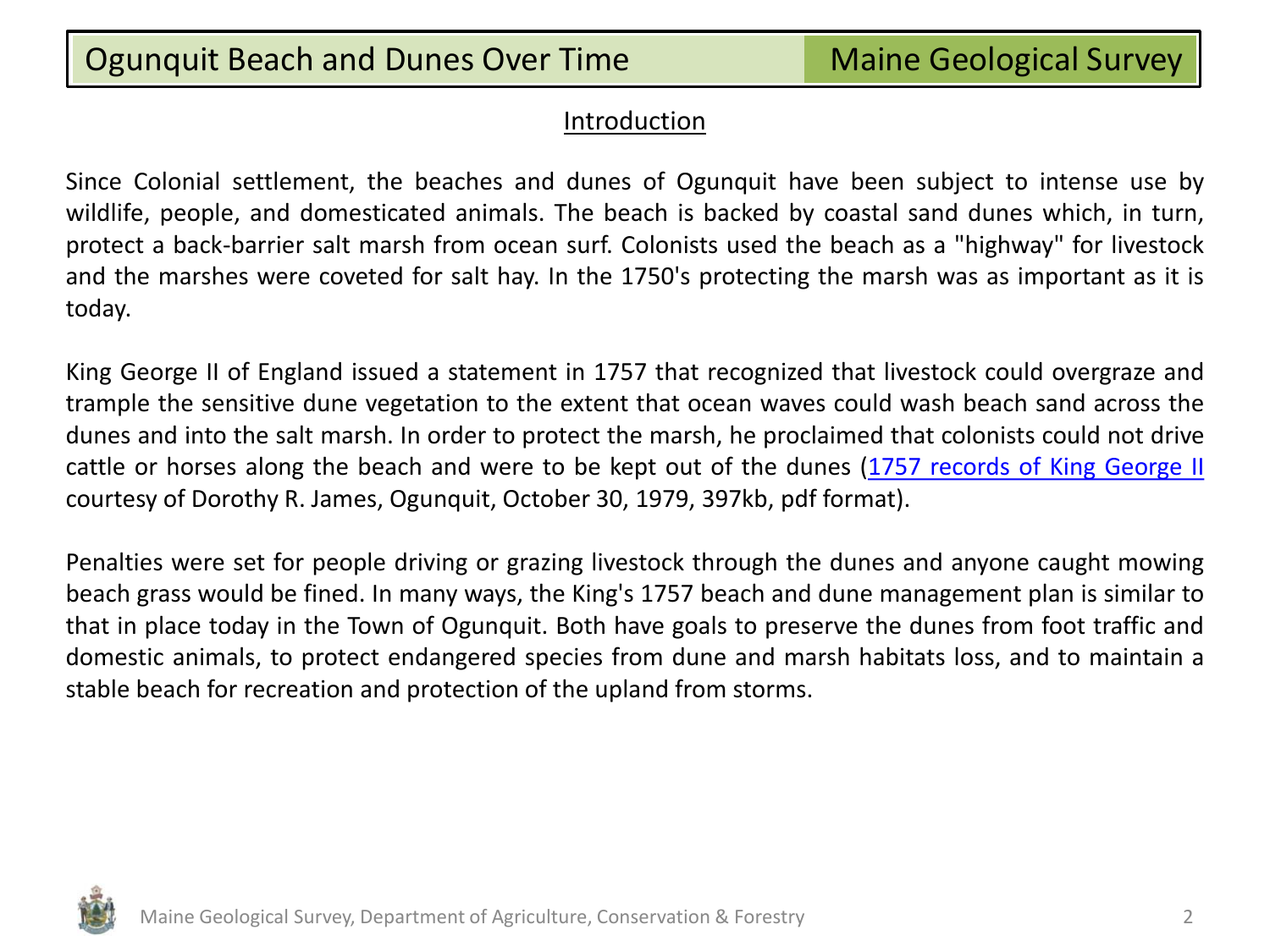In 1953 the central portion of the Ogunquit dune field was an equal mix of vegetated dunes and open sand surfaces (Figure 1). The open areas appear to be a combination of blowouts created by wind and washouts where surf and coastal flooding washed sand into the dune field. The entire beach and dune system was very dynamic and responsive to the forces of nature.



**Figure 1.** Aerial photograph of the dunes in 1953

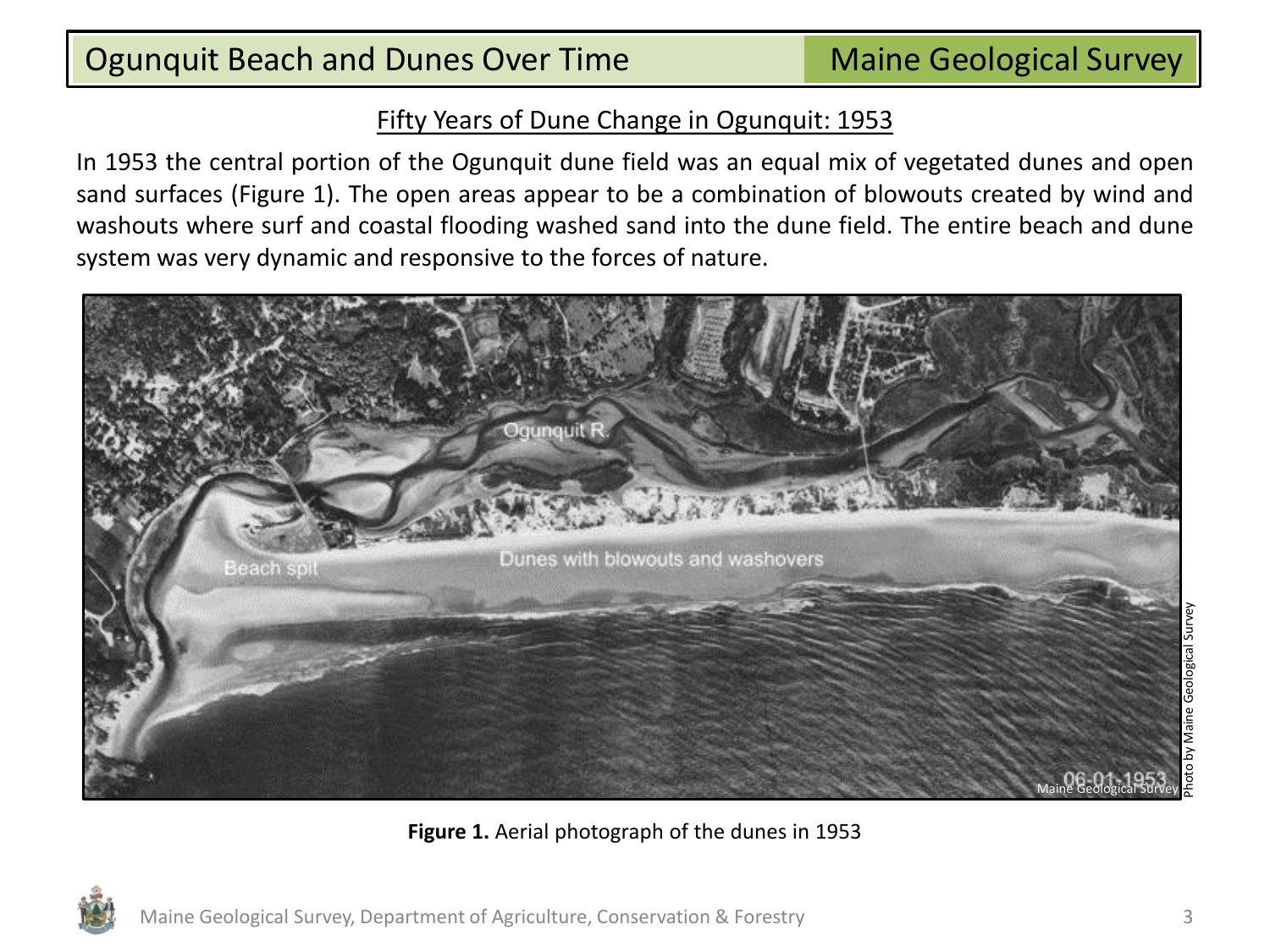In the 1970s the U.S. Department of Agriculture, Soil Conservation Service led an effort to stabilize the dunes at Ogunquit. In 1974 construction of the OG-1 dike replaced the natural dunes with a linear ridge built of sand scraped from the flood-tidal delta in the Ogunquit River and sand from the beach profile. Close examination of Figure 2 shows a bulldozer at work on the beach. A network of roads to move sand appears in the back dunes along the river. By the summer of 1974 work on OG-1 was complete.



**Figure 2.** Aerial photograph of the dunes in 1974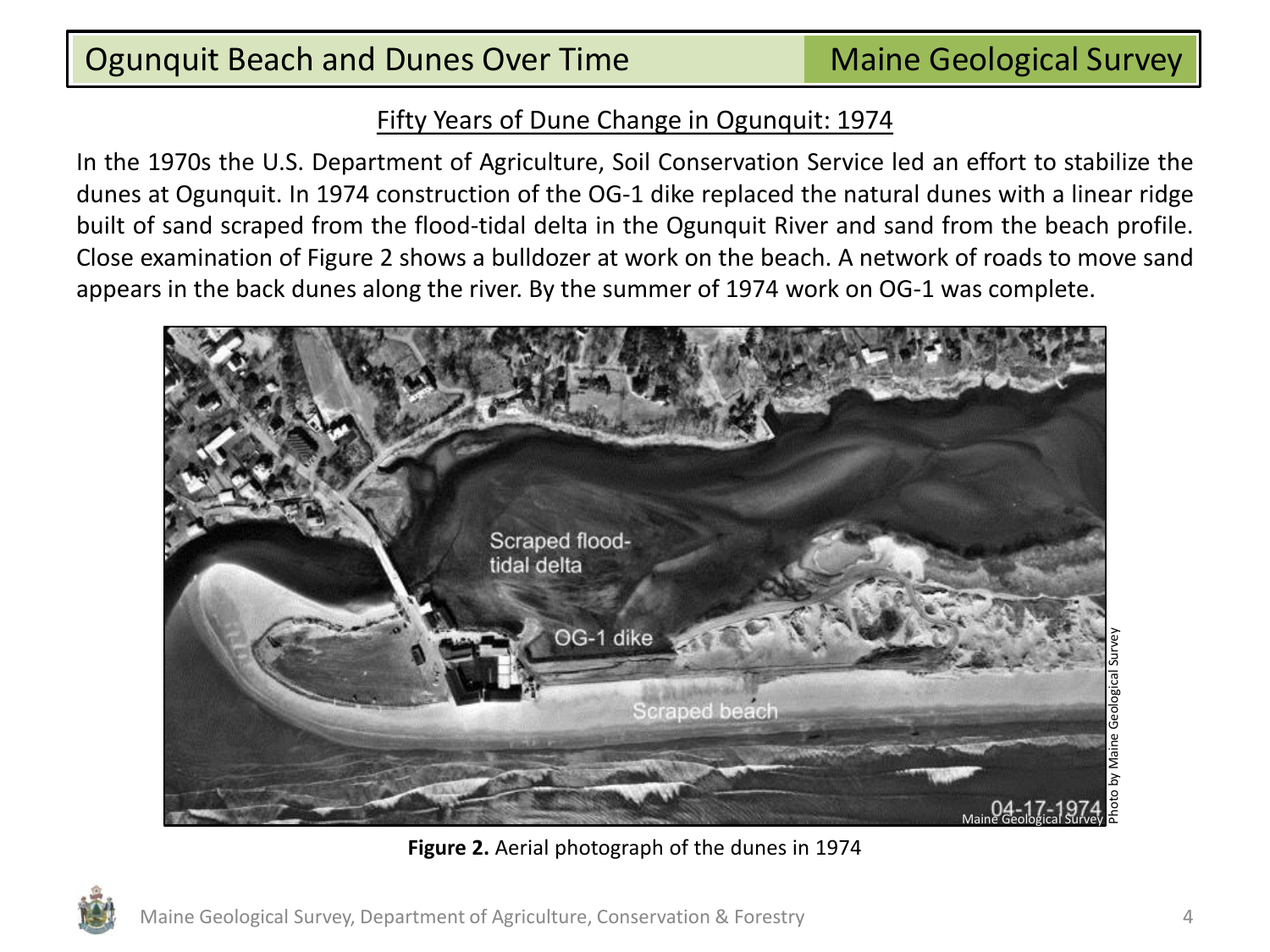The central Ogunquit dune field shows signs of sand washing onto the beach from the dunes (Figure 3).



**Figure 3.** Aerial photograph of the dunes in 1974 showing washover fans.

Geological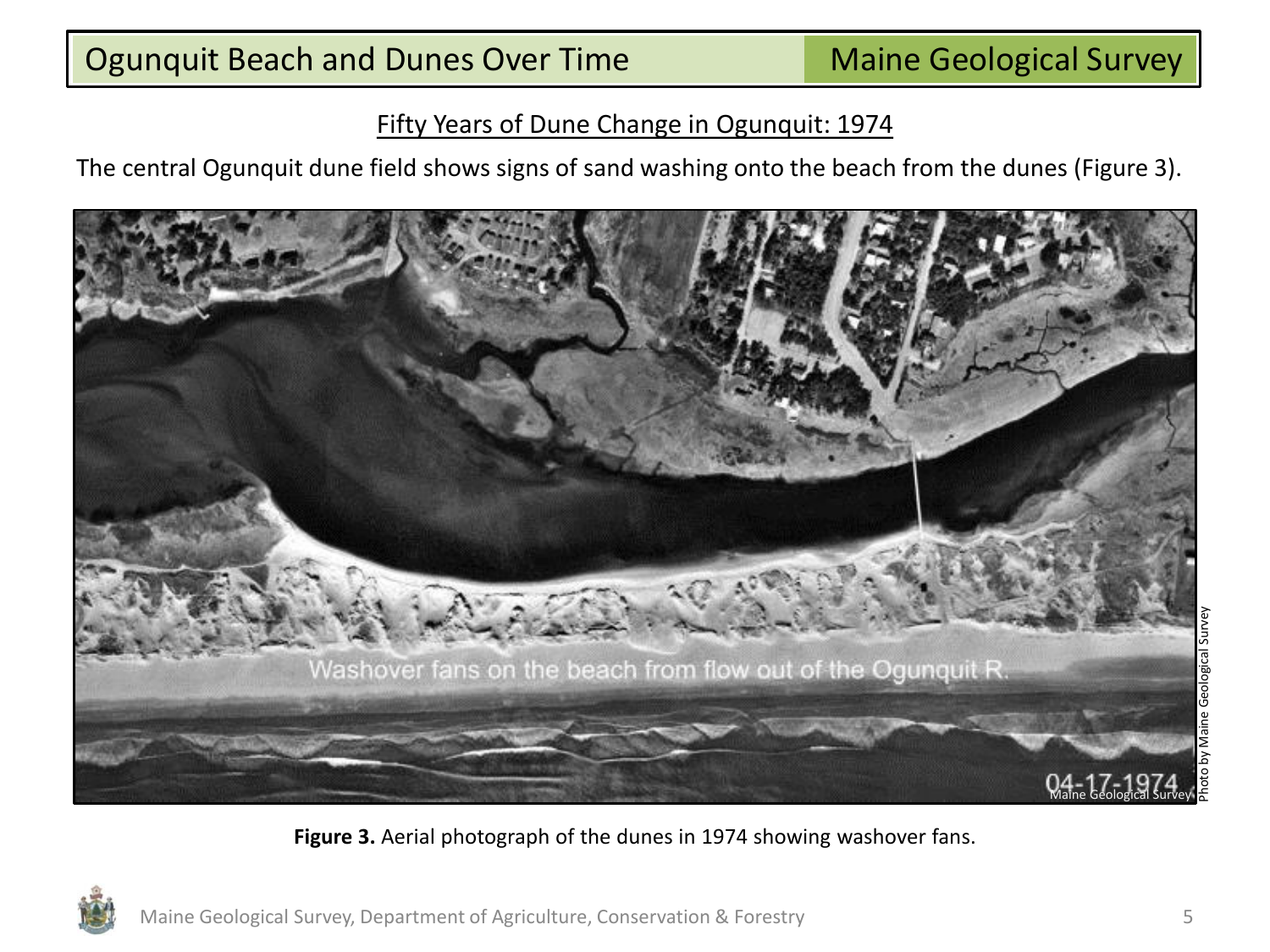High water levels in the Ogunquit River during a storm can cause flooding in the dunes and, as shown here, sand can be transported seaward and back to the beach. The washover fans form small delta-like aprons on the upper beach profile just seaward of the dune vegetation line. If a breach of the dunes is extensive, a new tidal inlet can form. Such occurrences are rare since waves and tides tend to seal the opening with sand from the beach soon after a storm has passed. There are historical accounts of the Ogunquit River having its tidal inlet at the northern end of the beach in 1760. By 1879 the inlet was charted to the south in the vicinity of where it is today.

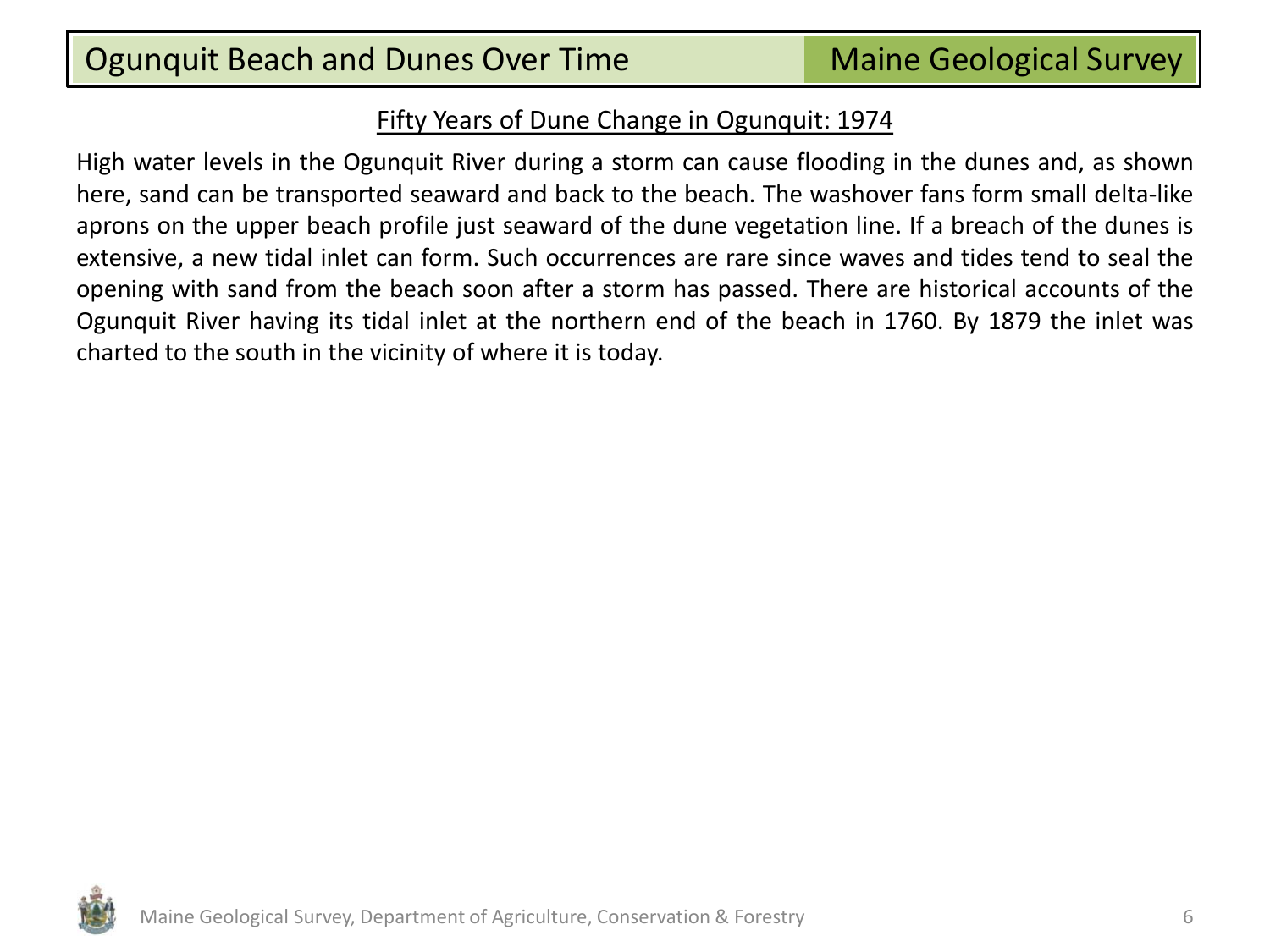The northern segment of Ogunquit Beach (Figure 4) is the location of the Ogunquit Sewer District treatment plant. This facility was built in the back dunes. Close examination of the 1953 air photo (Figure 1) shows the alteration of the dunes in preparation for plant construction. The treatment facility once discharged into the Ogunquit River. Since 1993, the discharge has been through a pipe that is buried under the frontal dune and beach and extends offshore to an ocean outfall. Over time the plant's capacity has been expanded within the existing footprint in the dunes to accommodate a growing coastal population. The natural beach and dunes end at the Wells town line at Moody Beach.



**Figure 4.** Aerial photograph of the dunes in 1974 showing the Ogunquit sewer treatment plan.

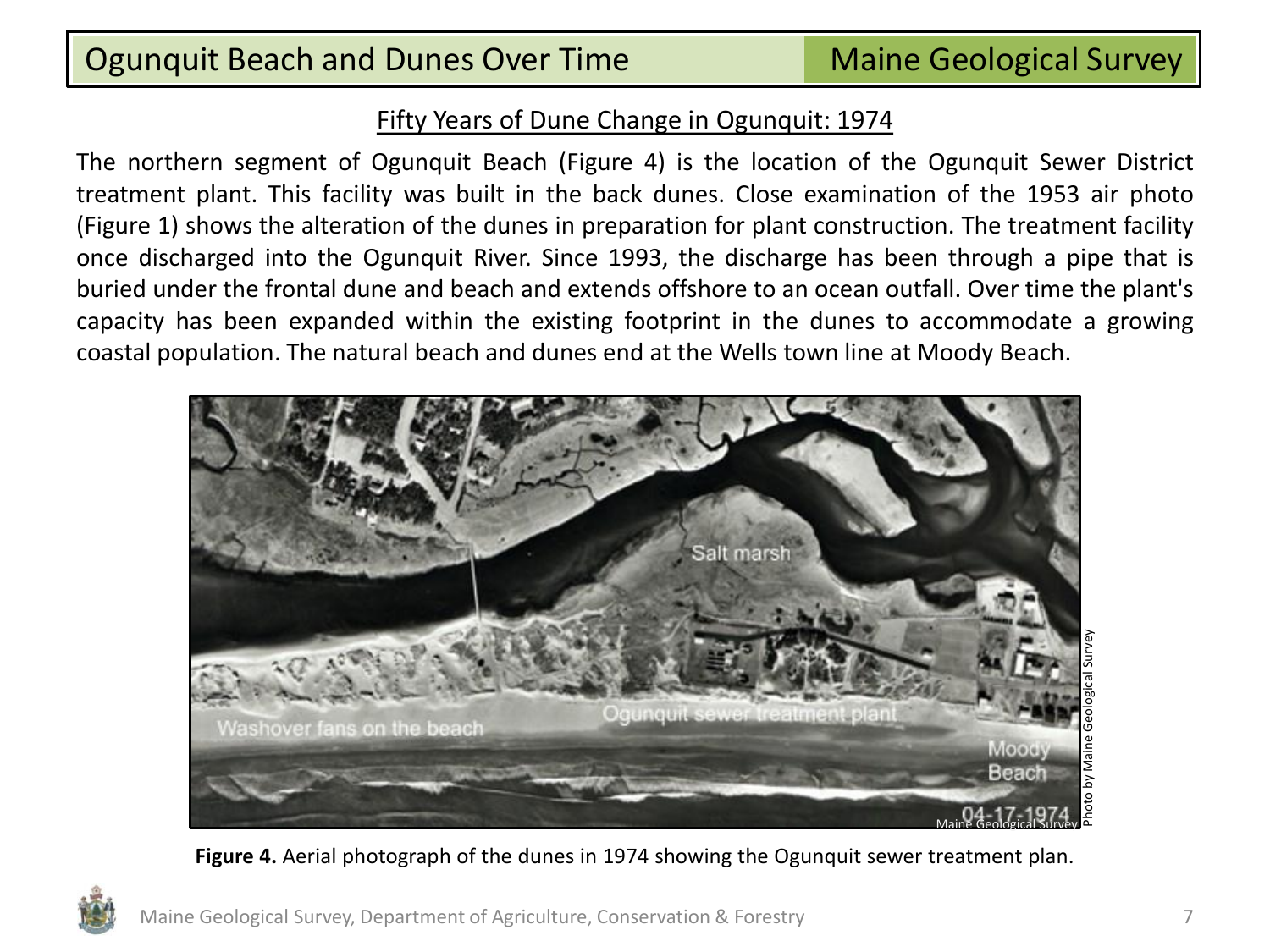In a 1977 photo (Figure 5) the completed OG-1 dike is visible. It is a uniformly linear ridge covered with vegetation. A footpath on the Ogunquit River side of the dike can be seen. The flood-tidal delta in the river has grown in height since 1974 with sand most likely transported into the inlet from the beach and ebb-tidal delta (shoal) at the river mouth.



**Figure 5.** Aerial photograph of the dunes in 1977.

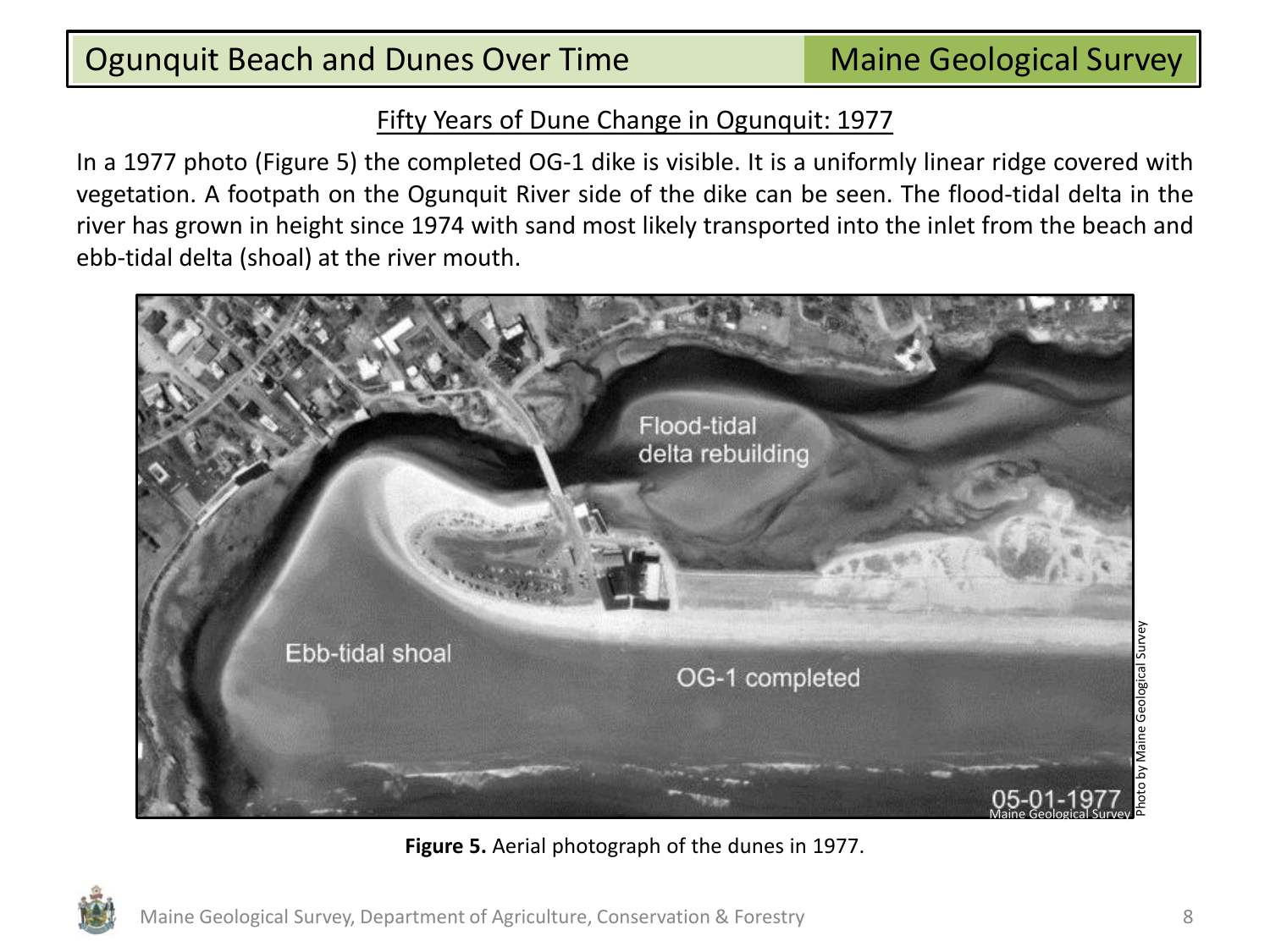The second phase of construction in the dunes at Ogunquit was the much longer OG-2 dike. This linear ridge was built with a core of glacial gravel brought in from an upland gravel pit between December 1974 and March 1975 (Figure 6). The ridge is also higher than the previous frontal dune ridge crest and higher than waves can runup in a 100-year storm. The ridge is a strong and rigid barrier to breaching in storms from both the ocean and river, but it also impedes the natural movement of sand that once existed between the frontal dune and back dunes. To protect the Ogunquit sewer treatment plant from extreme erosion events, a metal sheet-pile wall was driven into the frontal dune seaward of the plant. This engineering structure has remained buried in the frontal dune over the years because the beach has not been eroding significantly.



**Figure 6.** Aerial photograph of the dunes in 1977 showing the OG-2 dike.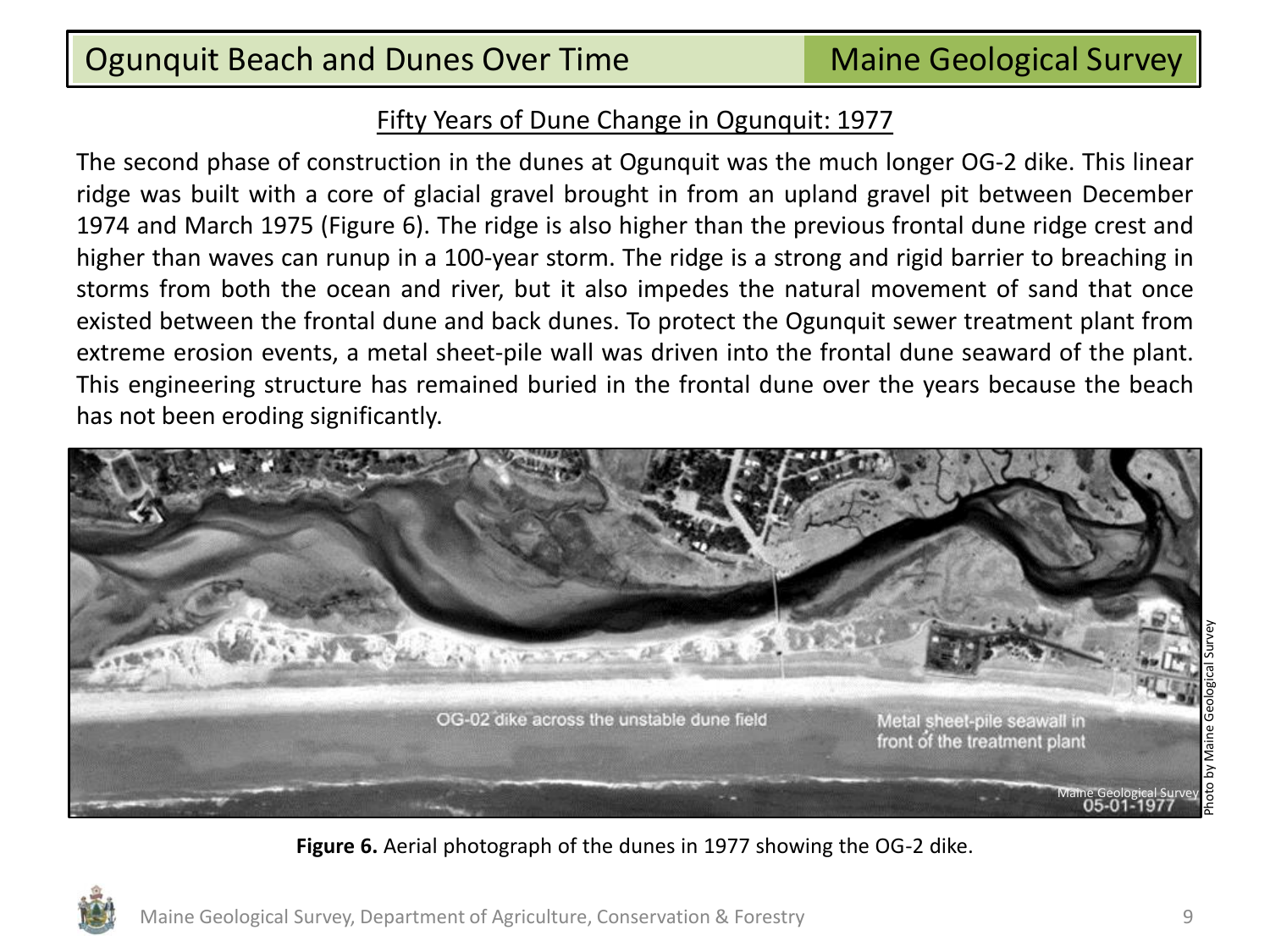The Halloween Storm of 1991 became known as the Perfect Storm as a result of Sebastian Junger's 1977 book of the same name. The storm affected all of Maine's beaches and dunes. Many dunes were eroded and lost sand on the upper portion of the beach profile. This seaward shift of sand during storms helps lower the beach slope and causes surf to break farther offshore. This natural response lowers the storm wave energy reaching the remaining dunes and helps preserve the lower and more fragile back dunes. Over time, sand lost to the offshore returns to the frontal dune.

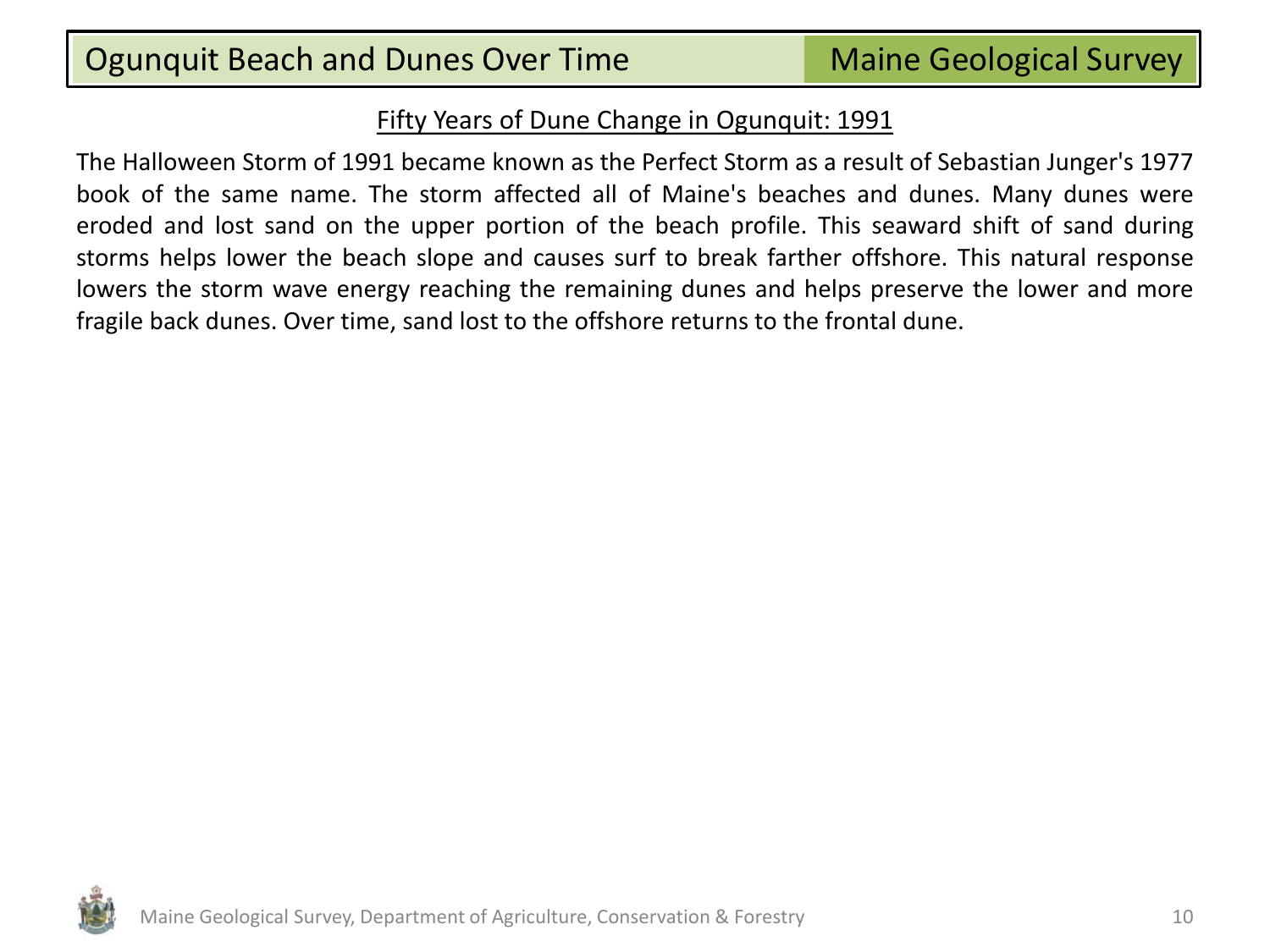In Figure 7 and Figure 8 the ragged edge of the frontal dune can be seen 18 days after the Perfect Storm. It appears that there was very little overwash or flooding over the top of the OG-1 or OG-2 dikes. Large blocks of dune vegetation are visible on the beach profile. Erosion did not reach the seawall at the sewer treatment plant (Figure 8).



**Figure 7.** Aerial photograph of the dunes in 1991 after the Perfect Storm.

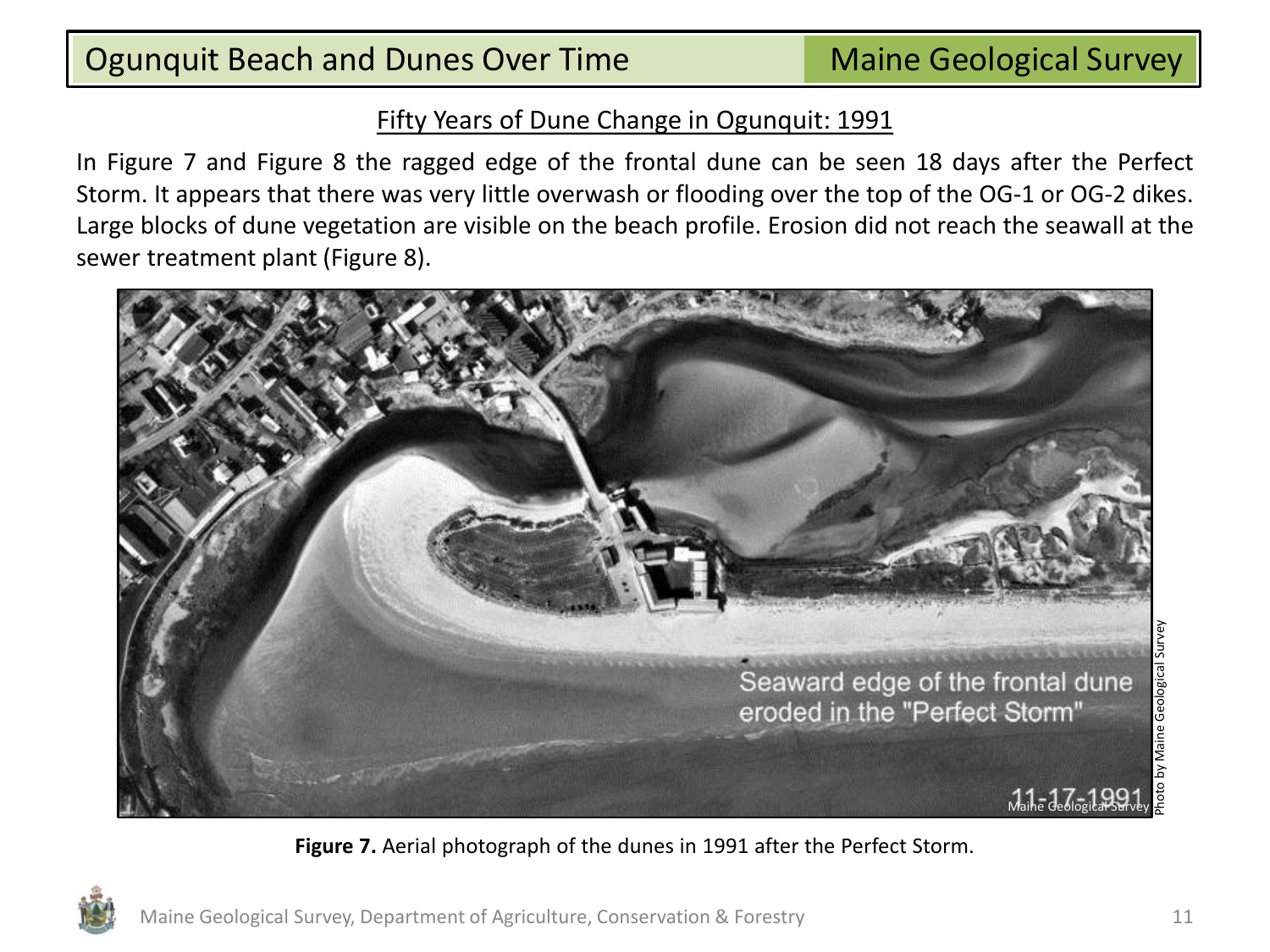A vehicle is visible on the beach in each photo, perhaps in an effort to repair a damaged sand fence that was along the edge of the frontal dune or involved in work at the plant. The parking lot next to Moody Beach has sand in it, probably a result of washover through the pedestrian path (Figure 8).



**Figure 8.** Aerial photograph of the seaward edge of the dunes in 1991 after the Perfect Storm.

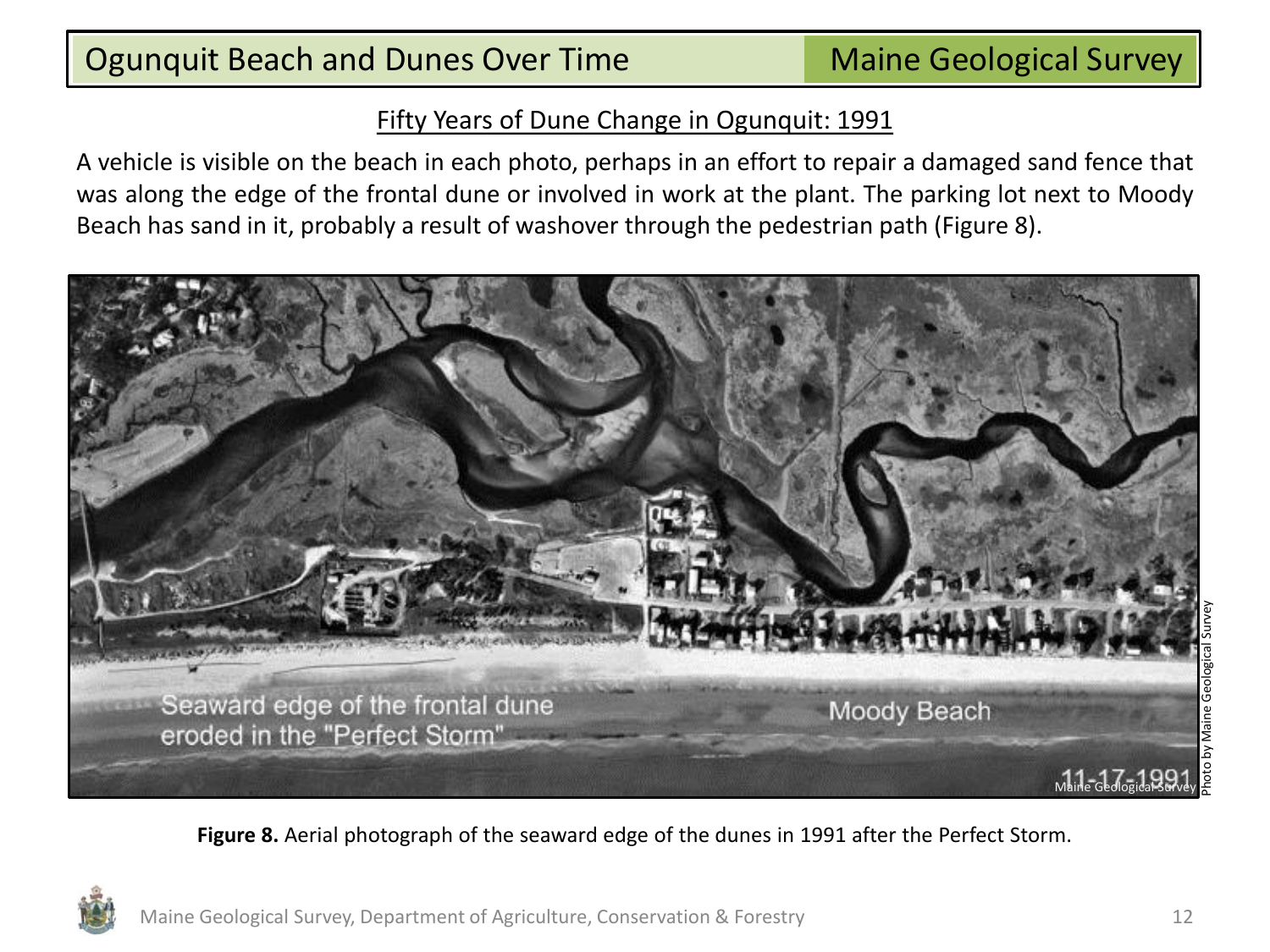## Ogunquit Beach and Dunes Over Time **Maine Geological Survey**

#### Beach Profiles

A team of volunteers has been measuring profiles of Ogunquit Beach (Figure 9) for several years as part of a larger [Maine](http://www.seagrant.umaine.edu/extension/beach-profile-monitoring/home) [Beach](http://www.seagrant.umaine.edu/extension/beach-profile-monitoring/home) [Profiling](http://www.seagrant.umaine.edu/extension/beach-profile-monitoring/home) [Project](http://www.seagrant.umaine.edu/extension/beach-profile-monitoring/home). Results of profiling efforts around the state are presented at the Maine Beaches Conference. The profiles are measurements of elevation of the beach and they are taken monthly at low tide. Over time, comparison of the profiles allows a better understanding of erosion or accretion trends on the beach and at the seaward edge of the frontal dune.



**Figure 9.** Approximate location of the beach profile line shown in Figure 10.

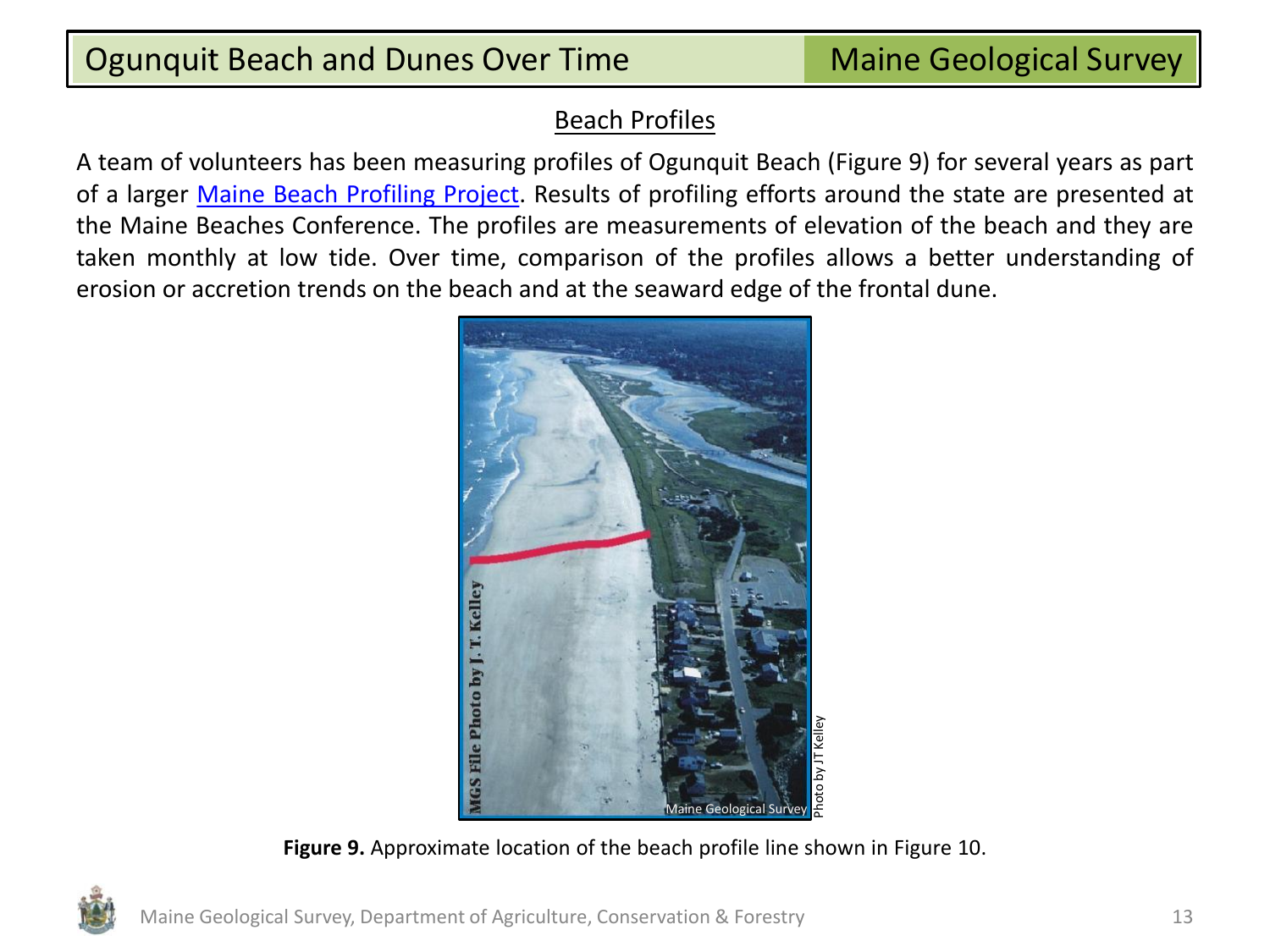### Beach Profiles

The graph in Figure 10 illustrates how stable the Ogunquit Beach profile has been between 2000 and 2004. This graph shows the profile at the end of each winter storm season and before much of the summer sand has moved ashore from deeper water. The exception to this is in the May 2004 profile which already shows the additional vertical accumulation of sand in the form of a berm or relatively flat and dry part of the beach that is ideal for sunbathing.



**Figure 10.** Comparison of spring beach profiles at the Ogunquit 2 station from April 2000 to May 2004.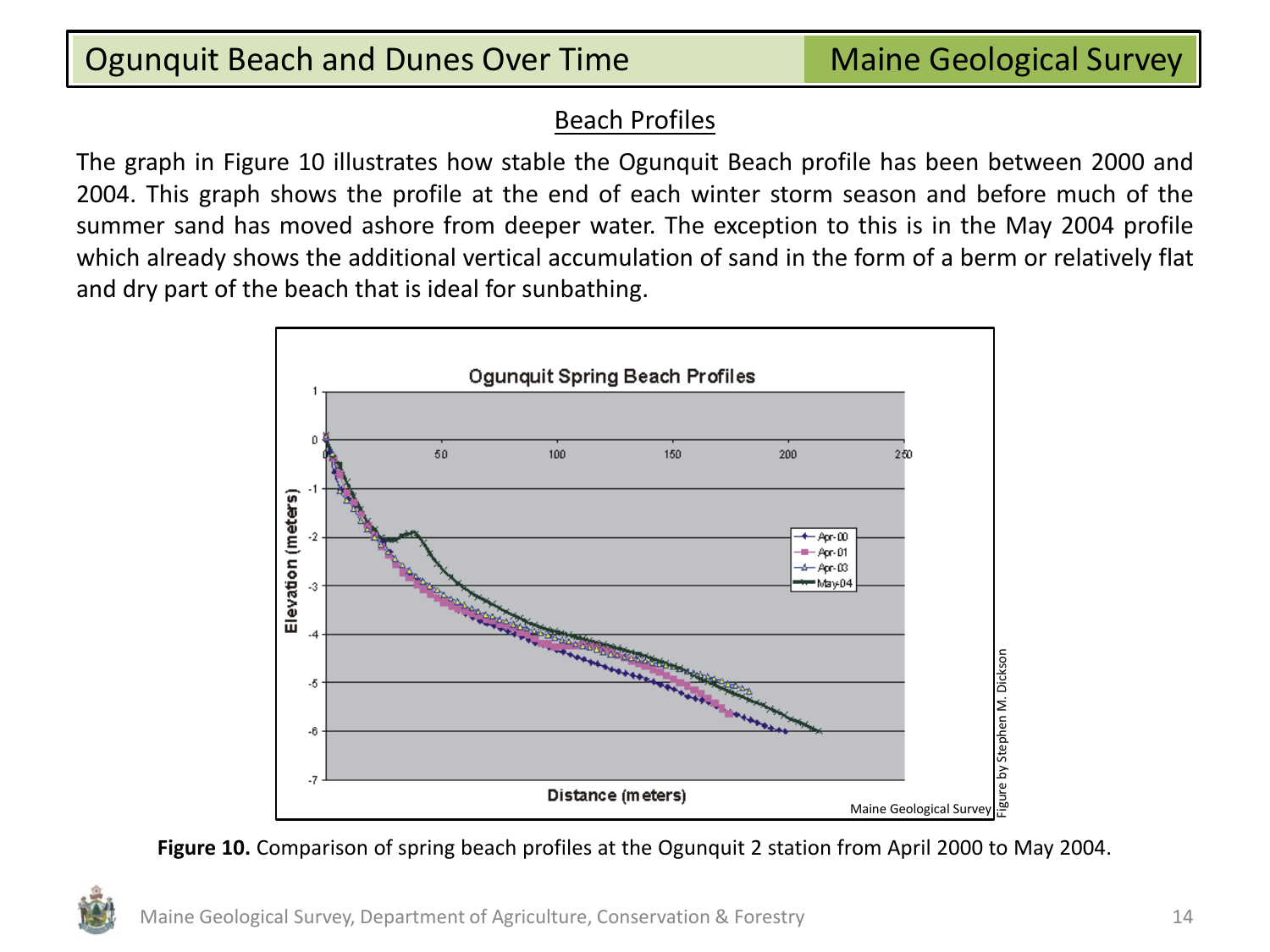#### **Conclusions**

The results shown here are good news. The beach and dune do not show signs of eroding over this four-year period of time. Perhaps of more importance to most people, sand comes back ashore in time for summer recreation.

The overall stability is also good news for preserving essential nesting and foraging habitat for endangered piping plovers. The Town of Ogunquit, the Maine Department of Inland Fisheries and Wildlife, the Maine Audubon Society, and local volunteers help actively protect bird habitats on this beach each spring and summer.

Dune management by the Town of Ogunquit has kept the dunes healthy and resilient in the face of decades of storms and intensive recreational use of the beach. The artificial construction of the OG-1 and OG-2 dikes has made the Ogunquit dunes less natural than they once were, but the seaward edge of the frontal dune is currently as dynamic as many others in Maine that do not have seawalls. Proper management of the dynamic frontal dune helps insure both essential habitat and a wide beach berm for summer recreation. As King George II realized about 250 years ago, protection of the natural dune system can pay both short- and long-term benefits.

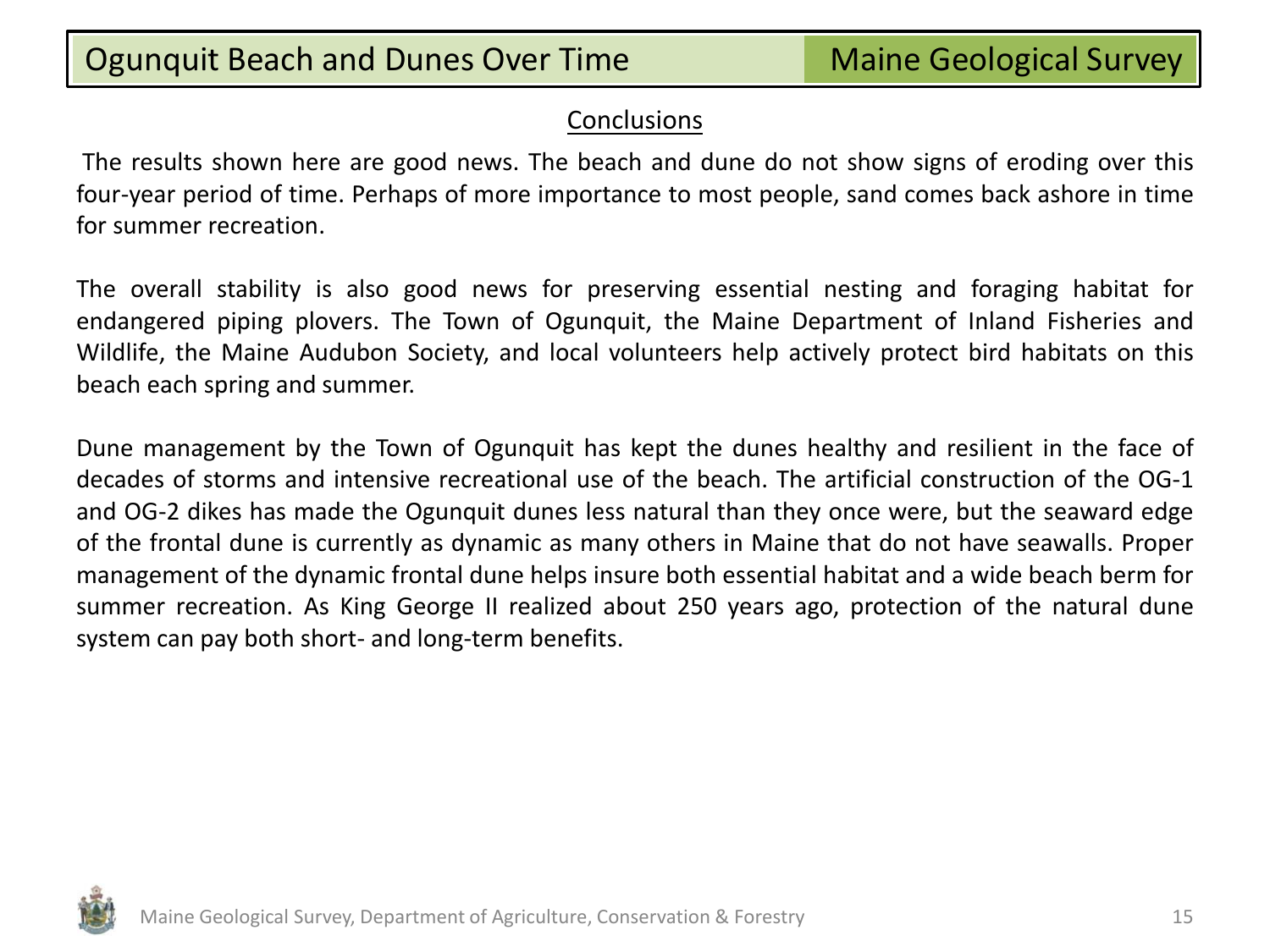#### References and Additional Information

- FitzGerald, Duncan M., Lincoln, Jonathan M., Fink, L. Kenneth, Jr., and Caldwell, Dabney W., 1989, Morphodynamics of tidal inlet systems in Maine in Tucker, Robert D., and Marvinney, Robert G. (editors), Studies in Maine geology: Volume 5 - Quaternary geology: Maine Geological Survey (Department of Conservation), p. 67-96.
- FitzGerald, D. M., Fink, L. K., Jr., and Lincoln, J. M., 1984, A flood-dominated mesotidal inlet: Geo-Marine Letters, v. 3, no. 1, p. 17- 22.
- Van Heteren, Sytze, FitzGerald, Duncan M., McKinlay, Paul A., and Buynevich, Ilya V., 1998, Radar facies of paraglacial barrier systems; coastal New England, USA: Sedimentology, v. 45, no. 1, p. 181-200.

#### *MGS Maps of Ogunquit Geology:*

- MGS has available four color air photos that overlap slightly and cover all of the Ogunquit Beach and dunes. The photos were taken in 1986 and are annotated with the geologic environments such as the frontal dune, back dune, beach, high salt marsh, low salt marsh, and tidal channels. Each publication comes with a legend and additional information about coastal sand dunes. These publications can be purchased for \$1.00 each. Ordering information is available on the Publications section of the MGS web site.
- Dickson, S. M, 2001, Beach and Dune Geology, Ogunquit Beach, Ogunquit River, Ogunquit, Maine: Maine Geological Survey Open-File No. 01-442, 4 p. (includes the Ogunquit River mouth, Beach Street, and the parking lot at the spit).
- Dickson, S. M, 2001, Beach and Dune Geology, Ogunquit Beach, Beach Street, Ogunquit, Maine: Maine Geological Survey Open-File No. 01-443, 4 p. (includes the flood-tidal delta, OG-1 and southern portion of OG-2).
- Dickson, S. M, 2001, Beach and Dune Geology, Ogunquit Beach, Ogunquit, Maine: Maine Geological Survey Open-File No. 01-444, 4 p. (includes the central narrow dunes, Ogunquit River, footbridge, and part of the treatment plant).
- Dickson, S. M, 2001, Beach and Dune Geology, Ogunquit Beach, Ogunquit River, Ogunquit, Maine: Maine Geological Survey Open-File No. 01-438, 4 p. (includes the treatment plant, Ocean Ave. parking lot, river marshes and part of Moody Beach).